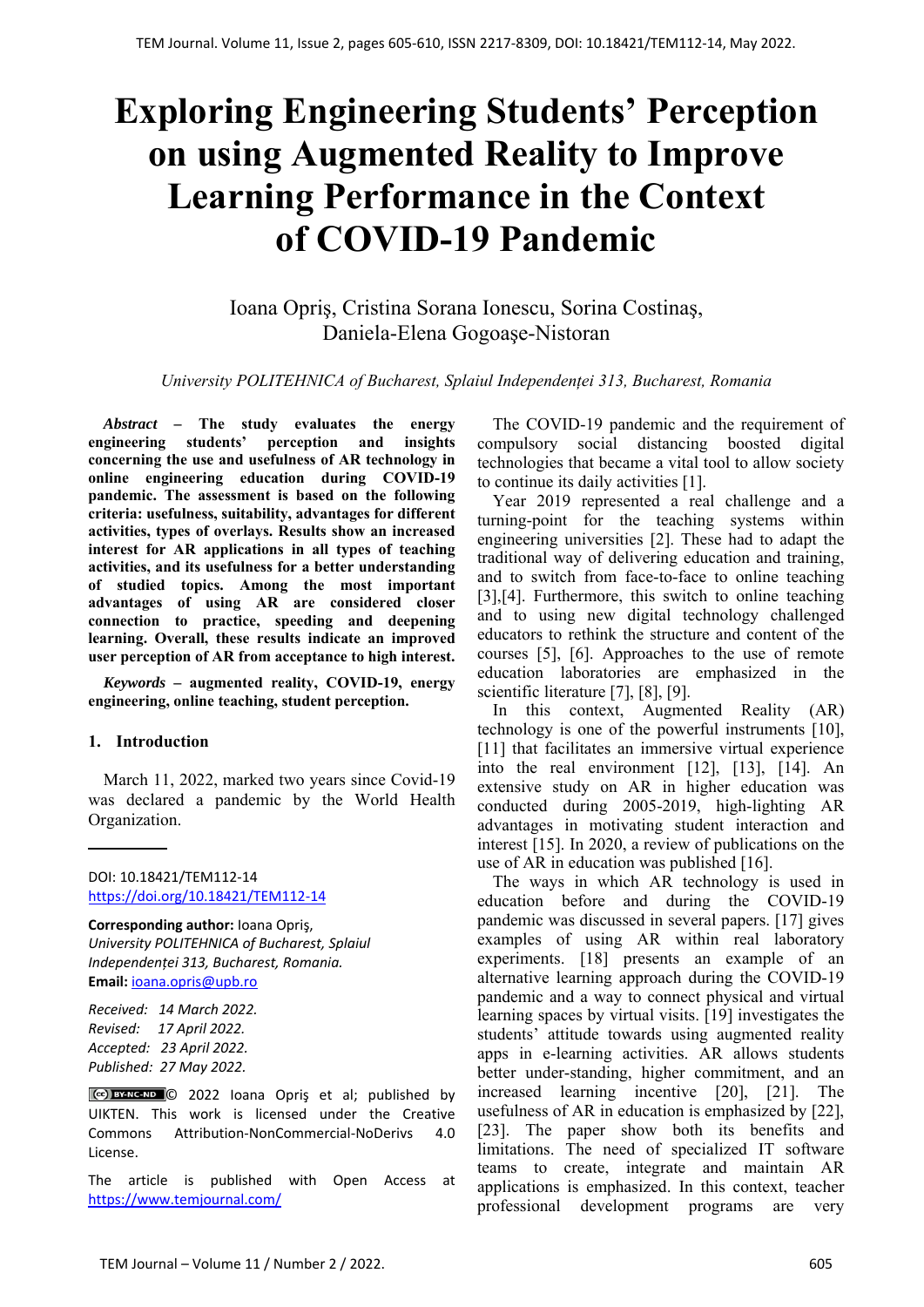important, to improve distance learning teaching quality by improving teachers' IT knowledge and online skills. To give true value to professional development programs, it is important to support teachers to retain and use new knowledge, to allow stability of the learning effects [24].

The objective of this paper is to assess the students' perception and insight concerning the use and usefulness of AR technology in online Engineering education. The aim is to design and apply such a flexible and sustainable teaching system that can help students overcome the lack of face-toface teaching and in situ training, induced by the unpredictable, lasting and rapidly changing conditions due to the dynamics of the successive pandemic waves. A general increased interest for using AR technology during COVID-19 pandemic (2021) was found, as compared with its use during face-to-face activities (2019).

The paper continues prior investigations on AR technology use during face-to-face teaching period [25], [26] and during the first wave of the COVID-19 pandemic restrictions. A comparison is made between current and prior perception of the students on AR usefulness.

# **2. Materials and Methods**

# *2.1. Study Context*

During the COVID-19 pandemic, teaching was moved in online meeting rooms platforms, such as Moodle, Zoom, Microsoft Teams. This sudden change forced people to adopt and actively use the modern technologies and communication means. In this new pandemic context, the AR technology is an important tool, as it attempts to shrink both the gap between online and face-to-face teaching, and the gap between online and real physical experience. Figure 1 shows a possible educational paradigm involving AR.



*Figure 1. Possible educational paradigm involving AR* 

Considering the high popularity and accessibility of tablets and smartphones, with increasing capabilities for continuously decreasing prices, the simplest and most affordable way to implement AR technology is by using mobile devices [27], [28].

# *2.2.Research Questions*

To pursue the stated objective of the paper, the following research questions were addressed:

- What type of educational activities are most suited for AR?
- What are the advantages of using AR in educational activities?
- What type of augmentations are relevant in engineering education?
- What types of AR overlays are most effective for enhancing physical reality?
- What are the student's perceptions and insight on AR usefulness in education activities during COVID-19 pandemic?

## *2.3.Design of the Study and Data Collection*

To address the research questions, a questionnaire was designed using the Microsoft Forms application. This was completed by 145 participants, most of them bachelor energy engineering students within the Faculty of Energy Engineering.

The questionnaire consisted in eight multi-choice questions involving the age, the occupation, the existence of previously experiences in using AR and/or QR codes, and assessment of different aspects of AR such as: usefulness, suitability, relevance, and effectiveness. As well, participants were invited to make suggestions for improving the use of AR use in energy engineering education

## **3. Results**

The survey took place between October 14-19, 2021.

The results concerning the usefulness of AR for educational activities are shown Figure 2. Within the extremely suitable category, lab work occupies the first position (40.8%), being followed by presentations (32.6%) and individual study (27.1%). The extremely and very suitable categories are ranked between 50% and 68.3%, indicating the appropriateness of using AR in educational activities.

The percentages ranking AR as unsuitable do not exceed 14.3% for all educational categories, this upper limit being reached by individual study and homework. Excluding presentations (9.3%), all other activities have almost equal unsuitable ranking percentages ranging between 12.6% and 14.3%.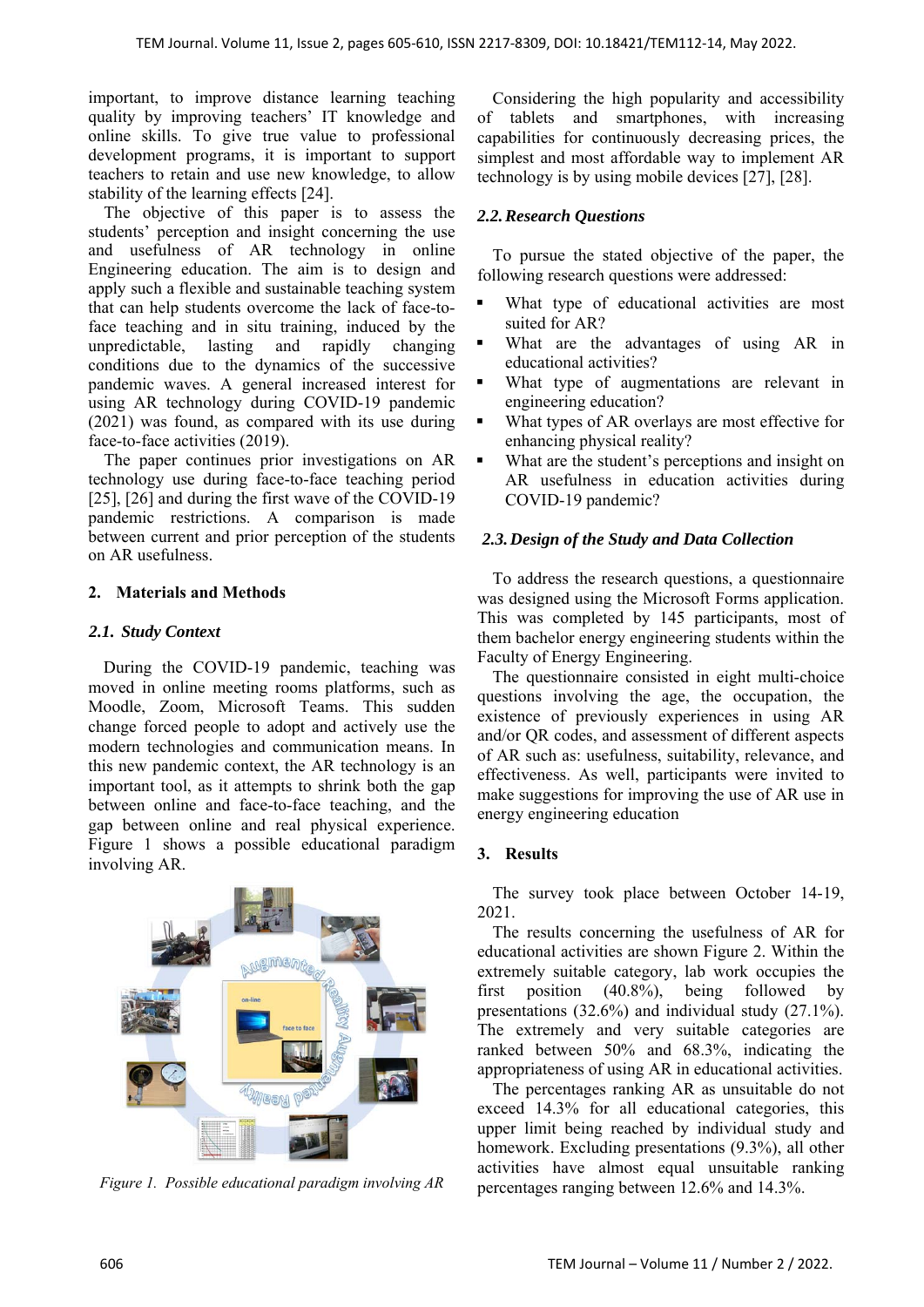

*Figure 2. Assessment of usefulness of AR for educational activities* 

The advantages of using AR in educational activities are depicted in Figure 3. Closer connection to practice appears to be the most important advantage of AR, is being ranked as extremely useful by 43.6% and very useful by 25.7% of the participants. Faster and deeper learning are the next almost equal choices (67.8% and 67.6% respectively), but faster learning represents a greater advantage than deeper learning (35.7% and 28.9% respectively). An almost insignificant percentage of respondents (1.4%) did not consider faster learning to be an advantage.



*Figure 3. Assessment of advantages of using AR in educational activities* 

As well, the percentage of respondents who do not think AR has benefits is low, ranging between 2.8% and 5%.

The usefulness of AR based on different types of uses are presented in Figure 4.

The inner view of devices is ranked as the most suitable use of AR, as chosen by about 75% of respondents (extremely suitable 51.7% and very suitable 23.1%).

Other higher per-centages of AR usefulness were obtained for monitoring, command & control devices (73.1%), in situ views (71.9%), and video explanations (72.9%).



*Figure 4. Assessment of AR add-ins* 

The perception of respondents concerning the irrelevance of AR uses ranges from 0.7% to 3.5%, being therefore very low.

The effectiveness of AR overlays for enhancing physical reality is displayed in Figure 5. About 80% of the survey participants considered video as a primary significant AR overlay for enhancing physical reality (extremely significant 47.2% and very significant 31.7%).

Also, around 73% of the respondents considered schemes as a primary significant AR overlay for enhancing physical reality (extremely significant 37.9% and very significant 35%).



*Figure 5. Assessment of effectiveness of AR overlays for enhancing physical reality* 

69.3% of the survey participants considered photos as a primary significant AR overlay for enhancing physical reality (extremely significant 34.3% and very significant 35%). As well, the percentage of answers considering schemes and photos as being insignificant is very low (1.4%).

#### **4. Discussion**

Figures 6-9 present a comparison of energy engineering students' perception during face-to face activities in 2019, before COVID-19 [26], and during online activities due to pandemic conditions in 2021.

Results show an increased interest in 2021 for AR applications in all types of teaching activities, and its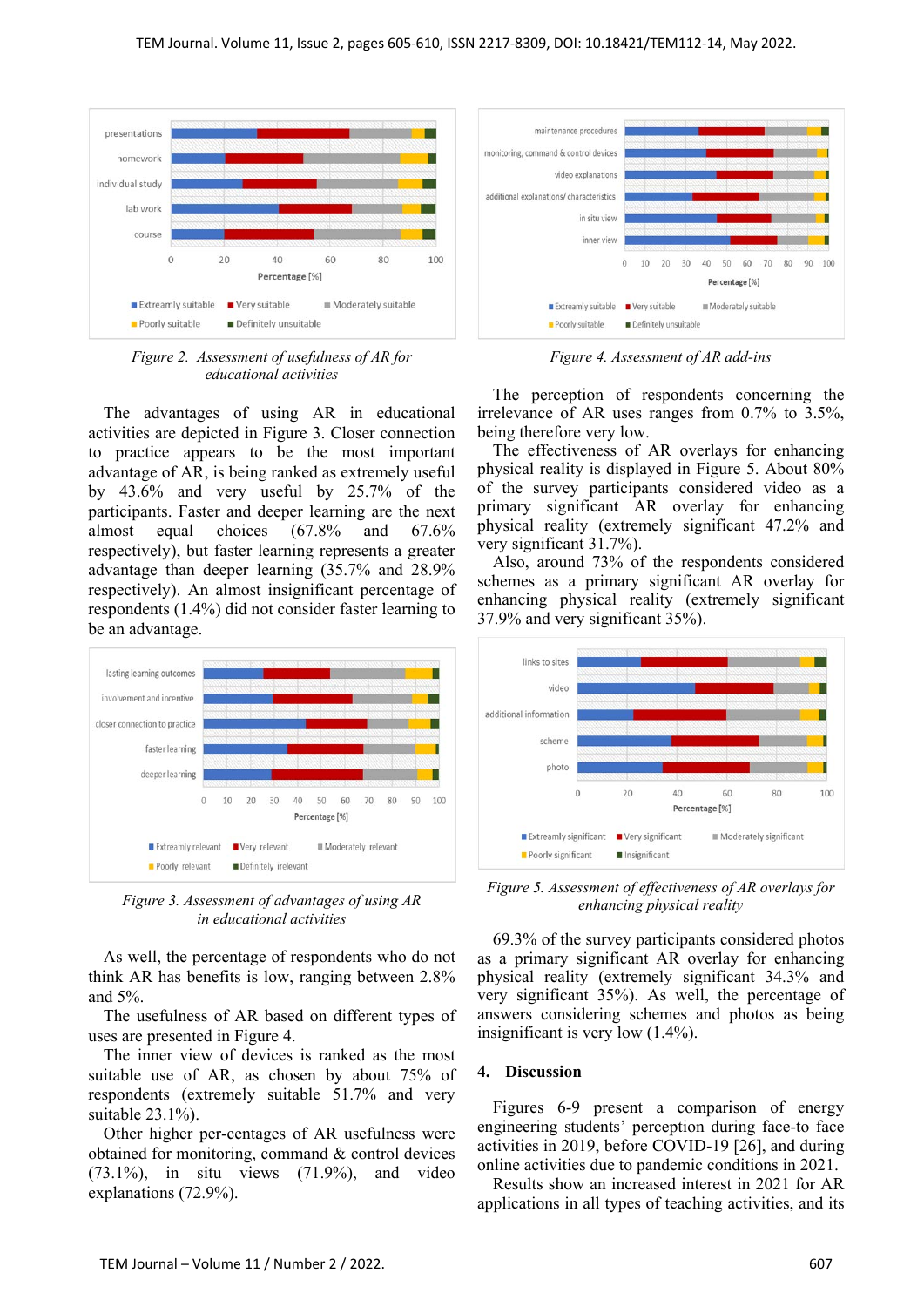usefulness for a better under-standing of studied topics.

With reference to the usefulness of AR for educational activities (Figure 6), one can see that individual study as well as homework became better candidates for AR use.

Furthermore, the difference between the degree of suitability of AR for all the educational activities diminished. However, lab work remains the first choice.

The students did not find any significant differences between the types of relevant advantages of using AR in educational activities (Figure 7). Closer connection to practice gained importance during pandemic conditions.

The overall relevance of AR add-ins (Figure 8) increased and flattened. The inner and in situ view of devices became more important in 2021, probably due to the im-possibility of seeing the real equipment.

One can see the types of AR overlays (Figure 9) follow the same pattern of flattening and growth with respect to 2019, as the one displayed by the overall relevance of AR add-ins (Figure 8). However, video remains the top choice of the respondents, whereas additional information gains preference.



*Figure 6. Most useful educational activities suited for AR applications: during face-to face activities (before COVID-19) and during pandemic conditions (2021)* 



*Figure 7. The most relevant advantages of using AR in educational activities: during face-to face activities (before COVID-19) and during pandemic conditions (2021)* 



*Figure 8. Most relevant AR add-ins: during face-to face activities (before COVID-19) and during pandemic conditions (2021)*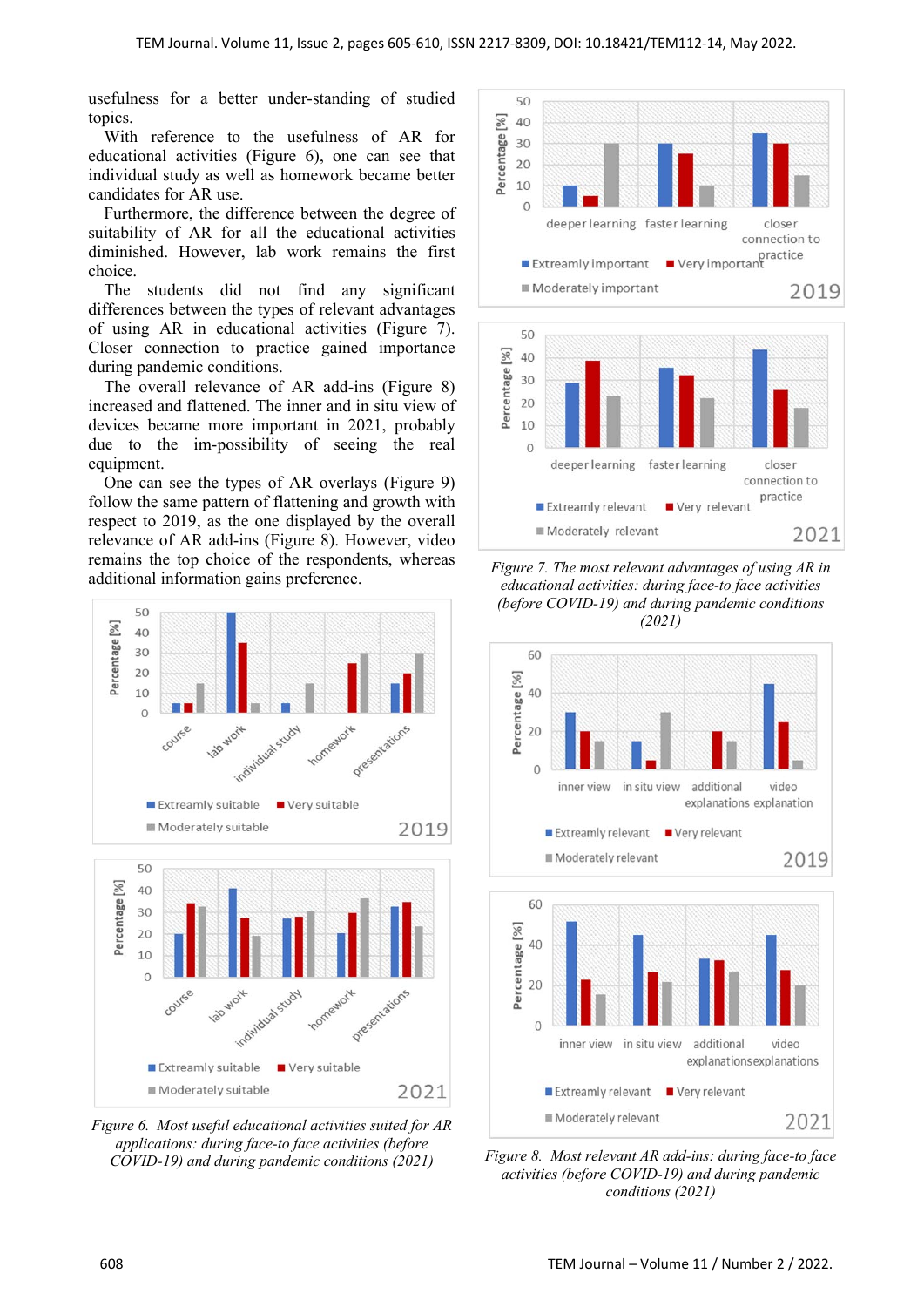

*Figure 9. The most relevant advantages of using AR in educational activities: during face-to face activities (before COVID-19) and during pandemic conditions (2021)* 

Knowledge and skills acquired during university years lay the foundation for the thorough understanding of theoretical concepts and their use into practice in real technical environments. Considering the proliferation of information and communication technologies in the context of past and possible future pandemic restrictions, it is a challenge to keep the right direction through the multiple possibilities of exploring ex-tended and virtual worlds in education, besides the reality around us. Therefore, a more practical, flexible and sustainable approach is needed in the engineering education field to overcome the barriers raised by COVID-19. AR proves to be a good choice for online education and addressing different learning styles.

According to the students view, using AR in university education facilitates a faster and more thorough understanding of technical topics.

#### **5. Conclusions**

The aim of the paper was to design and apply a flexible and sustainable teaching system able to increase e-learning acceptance and participation and improve students' knowledge, results, and competences.

A comparison of energy engineering students' perception from 2019 (when AR technology was used in traditional face-to-face education) and 2021 (when AR technology was used online) was made.

Results show an increased interest in 2021 for AR applications in all types of teaching activities, and its usefulness for a better understanding of studied topics. Among the most important advantages of using AR are considered closer connection to practice (69% of participants), speeding and deepening learning (68% of participants).

Unfortunately, society is facing important concerns triggered by the biggest COVID - 19 outbreak in China since the beginning of the pandemic [29].

The risk of the rapid spreading of highly infectious COVID - 19 variants determined a combination of measures consisting in border controls, mass testing, vaccines, quarantine procedures and lockdowns. An important issue is to continually provide education and move forward with this virus, develop, and keep pace with science and technology to support resilient academic systems.

#### **References**

- [1]. Lee, S. M., & Trimi, S. (2021). Convergence innovation in the digital age and in the COVID-19 pandemic crisis. *Journal of Business Research*, *123*, 14-22. https://doi.org/10.1016/j.jbusres.2020.09.041
- [2]. Honnurvali, M. S., El-Saleh, A. A., Sheikh, A. M., Goh, K., Gupta, N., & Umar, T. (2022). Sustainable Engineering higher education in Oman-lessons learned from the pandemic (COVID-19), improvements, and suggestions in the teaching, learning and administrative framework. *Journal of Engineering Education Transformations*, *35*(3).
- [3]. Dietrich, N., Kentheswaran, K., Ahmadi, A., Teychené, J., Bessière, Y., Alfenore, S., ... & Hébrard, G. (2020). Attempts, successes, and failures of distance learning in the time of COVID-19. *Journal of Chemical Education*, *97*(9), 2448-2457. https://doi.org/10.1021/acs.jchemed.0c00717
- [4]. Krishnamurthy, S. (2020). The future of business education: A commentary in the shadow of the Covid-19 pandemic. *Journal of business research*, *117*, 1-5. https://doi.org/10.1016/j.jbusres.2020.05.034
- [5]. Grodotzki, J., Upadhya, S., & Tekkaya, A. E. (2021). Engineering education amid a global pandemic. *Advances in Industrial and Manufacturing Engineering*, *3*, 100058.
	- https://doi.org/10.1016/j.aime.2021.100058
- [6]. Schmidt, J., Huber, T., & Müssig, J. (2022). Improving Material Property Understanding with Virtual Experiments: A New Approach to Teach About Mechanical Testing of Materials Using an Interactive Desktop App. *Journal of chemical education*, *99*(2), 553-560. https://doi.org/10.1021/acs.jchemed.1c01087
- [7]. Makarova, I., Fatikhova, L., Buyvol, P., & Parsin, G. (2022). Problems and Prospects of Using Remote Learning Technologies in Different Countries. In *Interactive Mobile Communication, Technologies and Learning* (pp. 3-15). Springer, Cham.